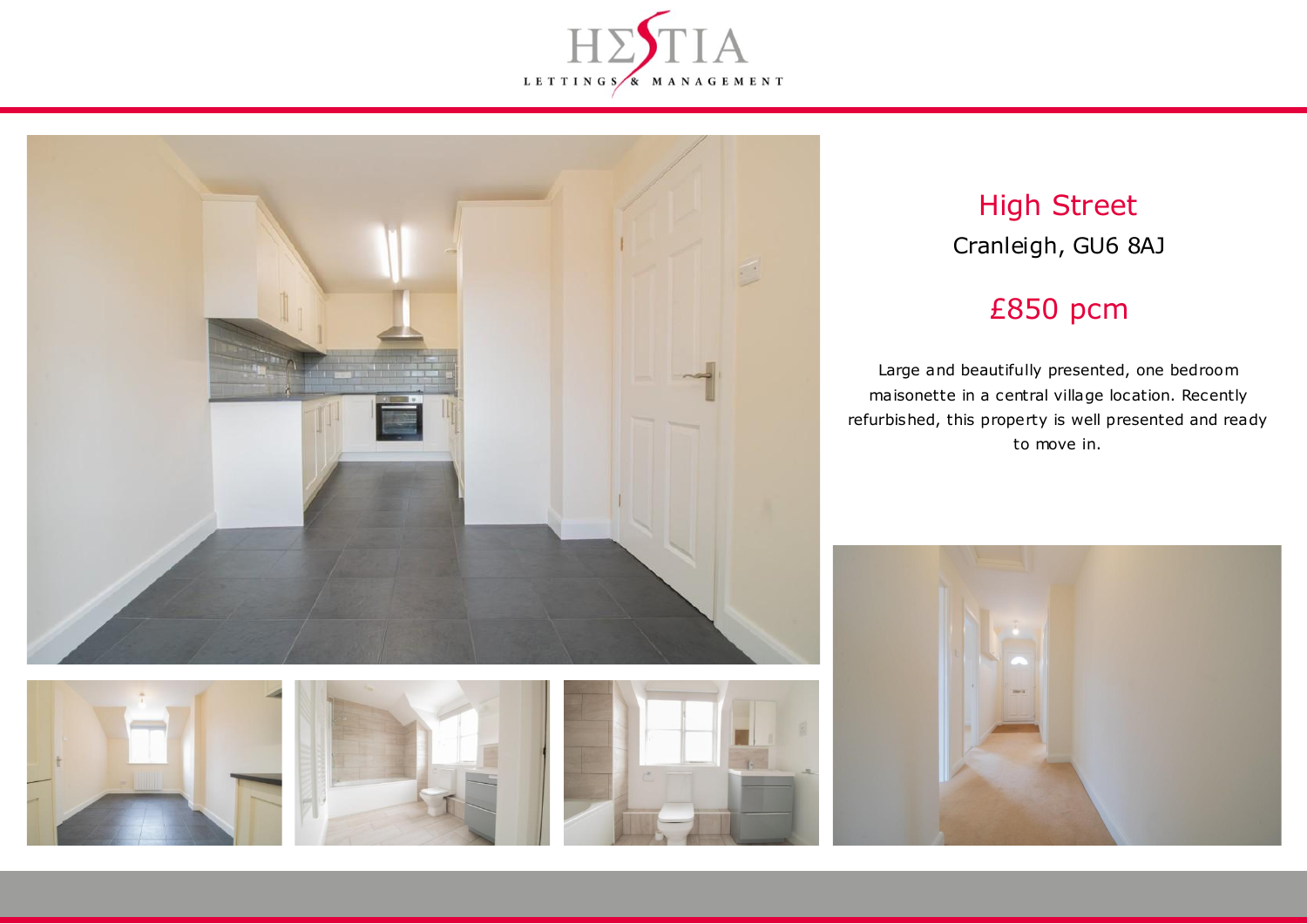### Property Features

- Spacious One Bedroom . Maisonette
- Central Location
- Large Reception Room
- Kitchen / Diner
- Allocated Parking Space

## Full Description

Large one bedroom maisonette on the High Street in Cranleigh, this property is a must see.

Appliances

Double Glazed

Available Now

NO PETS

Beautifully Presented

Having been fully refurbished a year ago, it is a bright and modern property.

The fitted kitchen provides plenty of eye level and base level units, with a fridge freezer, slim line dishwasher, washing machine and an electric oven with hob and extractor. There is also open space for a table.

The stunning, spacious bathroom has storage under the sink and a shower over the bath, with glass shower door, a heated towel rail and an airing cupboard for even more storage.

Both the living room and bedroom are a great size and have TV points and radiators fitted.

Electric heating. Double glazed throughout, with new double glazing to the bedroom and kitchen.

Located above shops, but with its own front door and so is a very private property. There is an allocated parking space.

#### Available Now!!

Please note the property is strictly no pets.





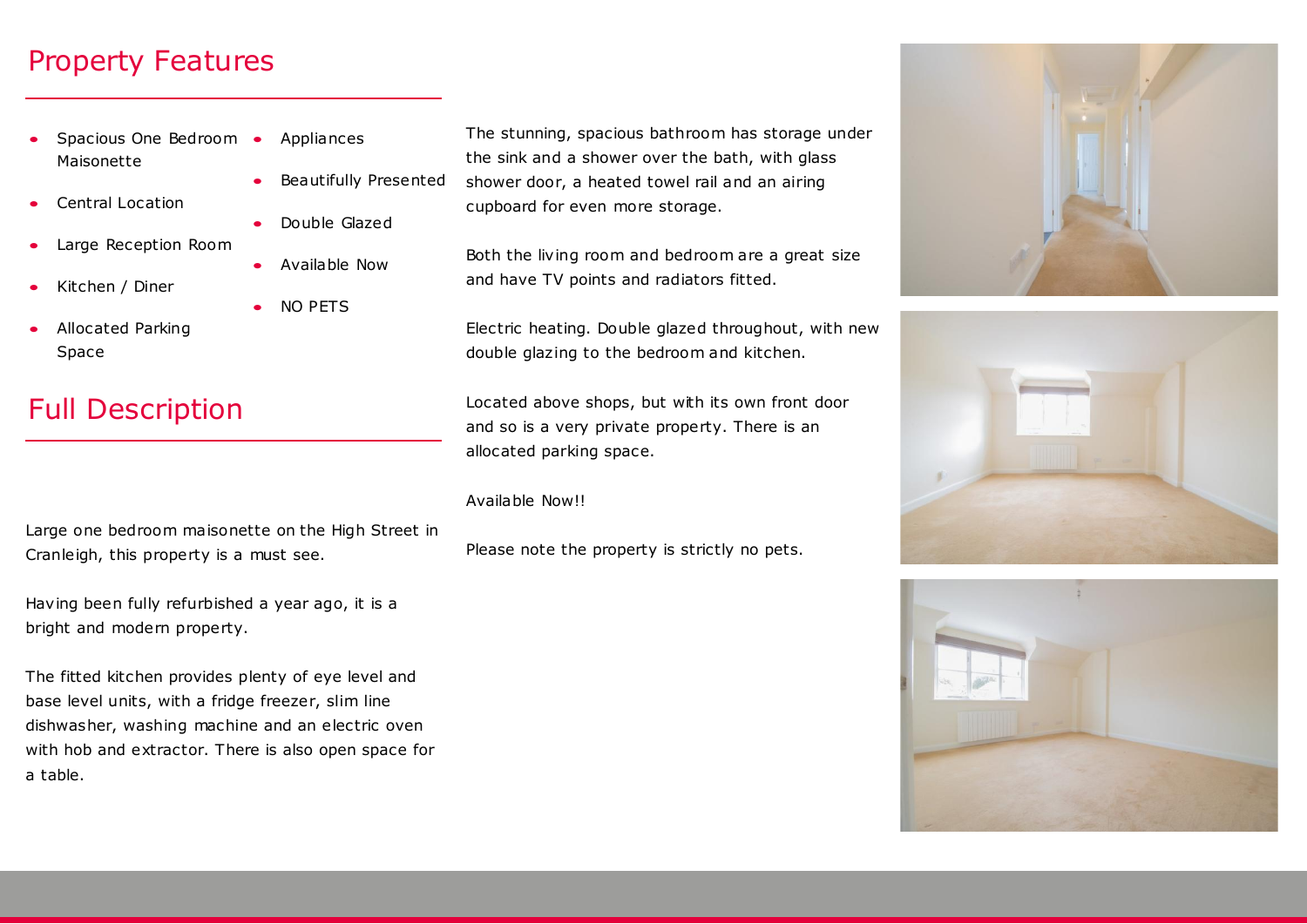